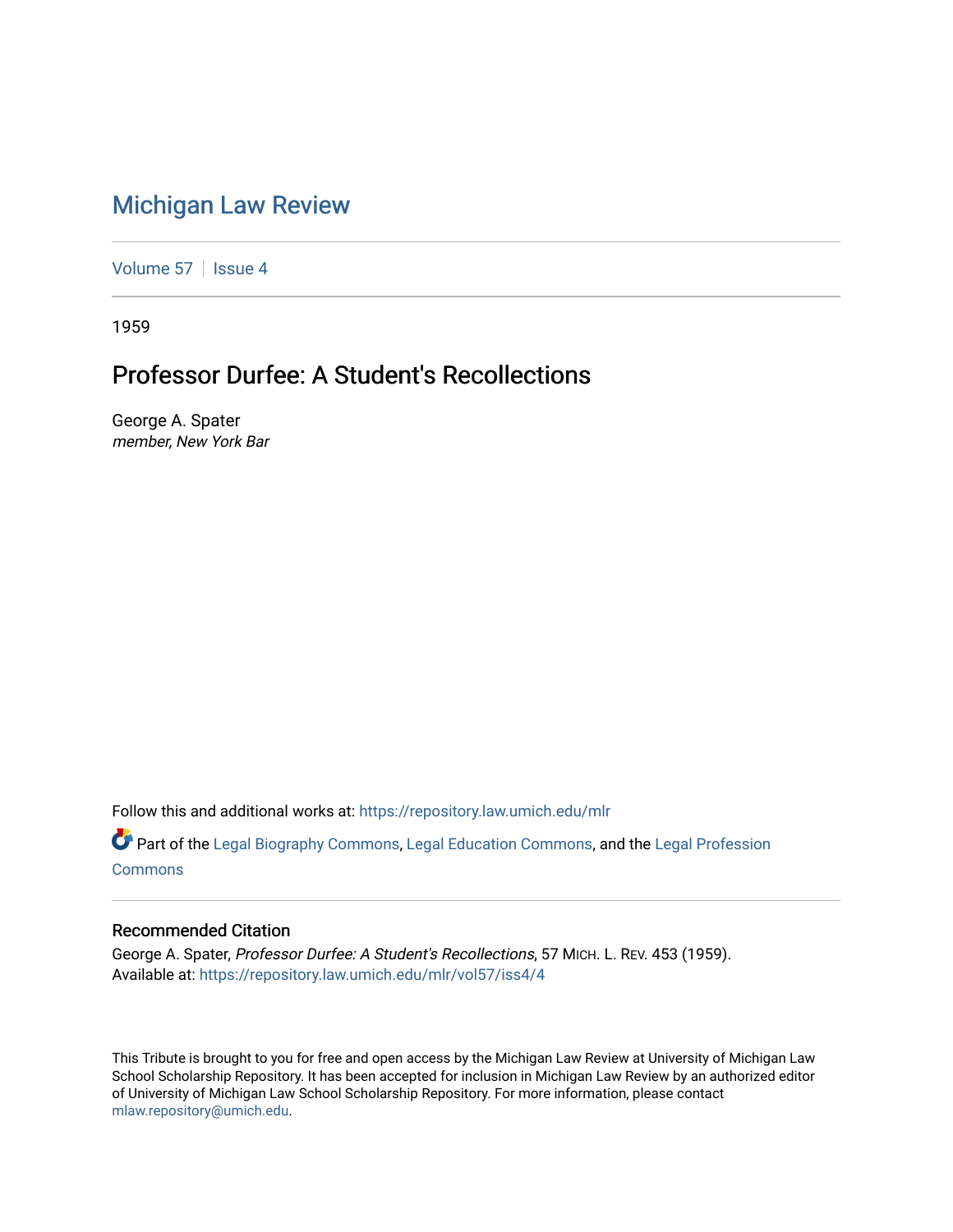## PROFESSOR DURFEE: A STUDENT'S RECOLLECTIONS

## *George A. Spater\**

A DOZEN Or so manila envelopes, frayed and brittle, contain<br>the essence of a three-year law education completed twenty-<br>fragments of a three-year model with the same of service five years ago. The envelopes are marked with the names of courses that now sound strange. Among them can be found Equity I, Equity II, Creditors' Rights, Mortgages.

The upper left hand corner of the envelopes bears the legend "Slater's Incorporated, two campus stores, Ann Arbor, Michigan." In the State Street store it was occasionally the custom to give window space to the pictures of the faculty of the various schools of the University. There, in that State Street window, I was introduced to Professor Durfee. It was 1929 or thereabouts and I was an undergraduate. My companion, a law school freshman, ran his finger along the glass, identifying Dean Bates, Professor Goddard, Swede Holbrook, "and there," he said with emphasis, "is the Chancellor!"

The Chancellor looked into State Street through thick glasses. He was very bald. A distinguished forehead and firm chin completed the image. The impression was of a large man and of implacable integrity, high intelligence and grim justice. Although the Chancery promised relief to those without adequate remedy at law, it plainly offered nothing to triflers.

This austere picture softened gradually. It turned out that the Chancellor was a slender man of medium height, not the physical giant suggested by the picture in Slater's window. Students also discovered that Professor Durfee was addicted to brown tweeds, unconventional headgear and colored shirts (he once called them "crazy" shirts), more often than not worn with a green necktie. During the hot summer months he would occasionally appear on the campus outside the class hours wearing a sport shirt without any necktie, much to the anguish of sartorially impeccable Dean Bates. The old hats became the subject of many a hypothetical question in Professor Durfee's courses.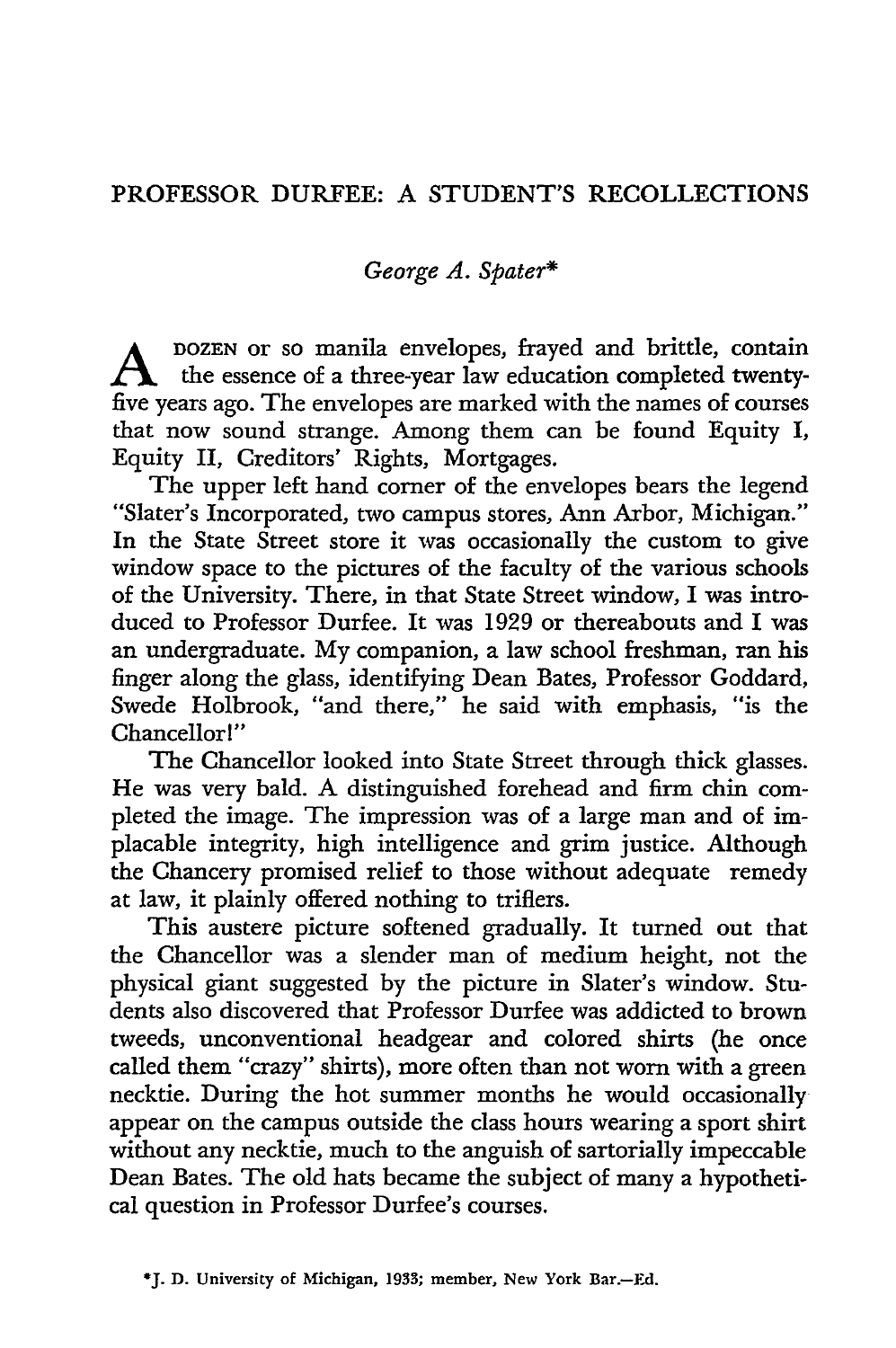During the opening days of Equity I there was a good deal of elucidation from the podium and two schools of note-taking: those who didn't understand and therefore wrote down everything and those who didn't understand and therefore wrote down nothing. After a warm-up semester of courses that were "laid out cold" (more or less), Edgar Durfee seemed as elusive as Red Grange. It finally dawned on us that perhaps he was not making matters more complicated, but making them simpler. He was talking about the works while we were looking at the facade. We saw an involved, complex structure while he saw the molecular composition of the elements.

In Edgar Durfee's classroom law was taught as a slice of life. "A teacher, when he takes his eyes from his books, will often feel that he stands still while the world sweeps past him. Yet, in happier mood, he may conjure the belief that he, with the novelist and the dramatist, is shaping the world, piping the tune to which the rabble dance. At any rate, teaching law to able boys is a joy, and research in the law is endlessly fascinating, and one should be content if he can make a living by activity which is neither dull nor dishonorable." Thus he described his own role thirty years ago.

Unpretentious himself, Professor Durfee saw through the pretensions of others. He wrote of one of his students: "A bit stiff in the sense that he lacks the saving grace of humor. For instance, his conversation is punctuated with 'shall we say....' "

. Edgar Durfee was totally devoid of cynicism yet took nothing for granted. Dean Langdell's statement that a common law court never redresses a wrong to a plaintiff by laying a command on 'a defendant was shown to be "only 90% true.'' Professor Durfee pointed to a text on mortgages which had used the Mississippi River as a dividing line for a broad generalization concerning legal title states and lien states, but which had overlooked the fact that Louisiana and Minnesota are on both sides of the river.

And what questions! Professor Durfee's earned run average was lowest in the league. A simple query would mow down one batter after another and the horror of this spectacle was magnified by his unique method of calling on students. The more humane technique used by the rest of the faculty was to skip around the class (the sporting chance method) or to call for volunteers. Edgar Durfee might start at an arbitrary point but, once the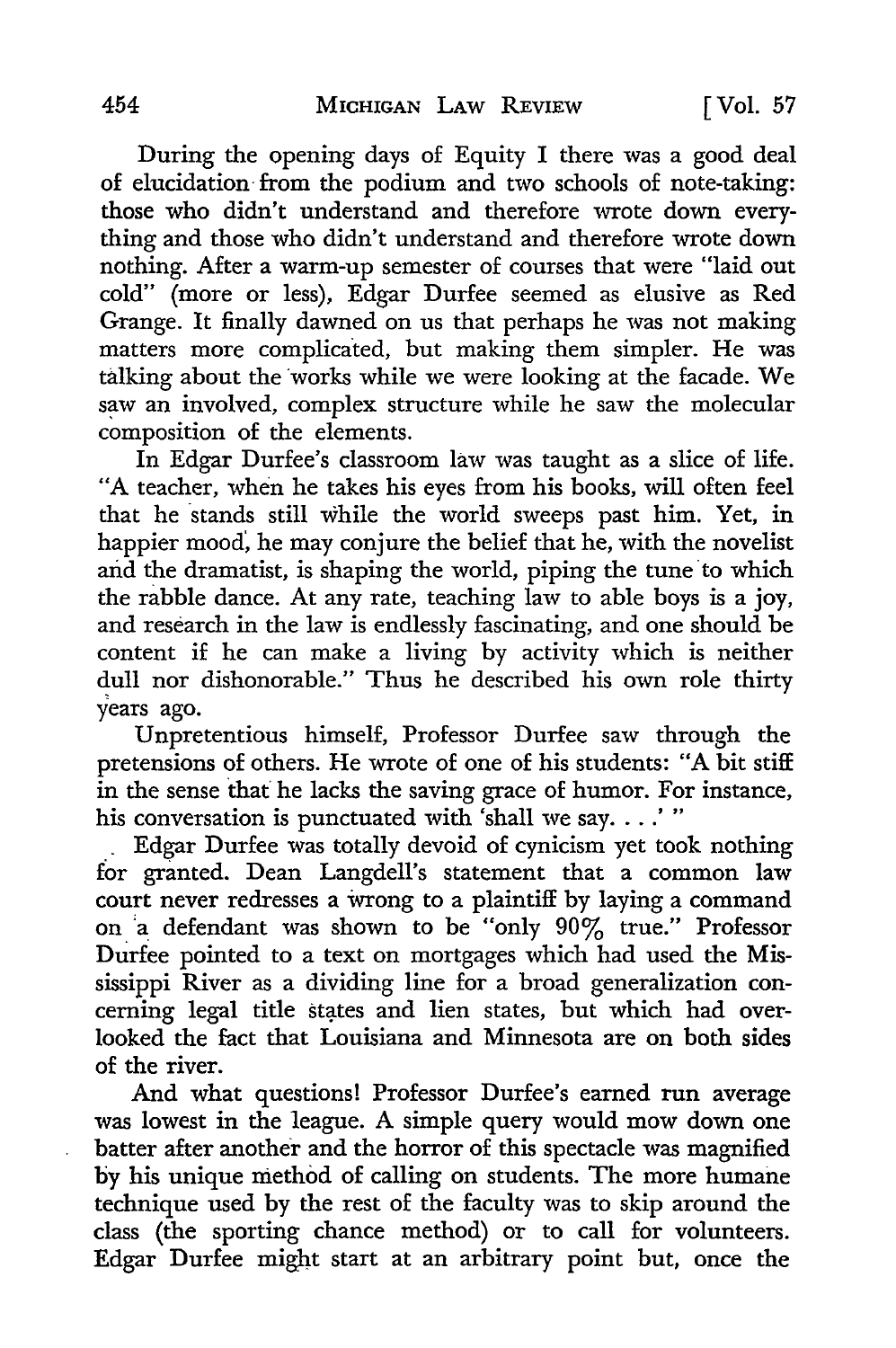start was made, would· continue on a straight line, vertically or horizontally, until he struck out the entire long row. He was always cheerful on such occasions.

Always cheerful, always witty. Nearly every paragraph was punctuated by merry, graphic phrases: the judge who "played horse with the common law"; the assurance that it was possible to "cultivate a taste for statutes"; the mortgagor who "milks the property and starves the cow"; the feigned disgust with the "modem monkeying around with the mortgage." And, from one of his letters, "Perhaps we made a mistake a century ago when we set up free education. If the lower classes couldn't read, they wouldn't be so exposed to corruption by their betters." Everyone remembers the flavor of these pungent morsels, but the words themselves are hard to recall, and those notes incarcerated within the manila envelopes were offensively utilitarian.

Indeed, much of the wit could never have been reduced to paper. During the question period the student answers were not always met with a verbal reply. Often the response was drawn from a gigantic repertory of facial expressions: the happy surprise and the mournful surprise, the shock, the blank wall, the joyful approbation, the hearty guffaw.

There was no sting in the wit. It was as good natured as a Mozart scherzo.

Many stories were told regarding this wit, some credible, others incredible. Yet he never denied any of these tales. A bumptious student, let us say a Mr. Jones, reputedly went to Professor Durfee's office during the summer to secure his final grade in a recently completed course. He stood in the doorway while Professor Durfee unconcernedly pecked away at his typewriter. "Professor Durfee," began the student, "Mr. Jones would like to have his mark in Creditors' Rights."

"Professor Durfee has gone to California," came the answer.

The student was floored, but only for the minute. "Well, Mr. Jones has gone to California too and would like to know what he got on his blue book."

The typist never looked up. "Professor Durfee left the blue books back in Ann Arbor."

Another little window was opened to those students who attended University concerts. Edgar Durfee sat near the front of the auditorium, easily identified by his bald head; This· was a beacon for music lovers who had only to see the head bobbing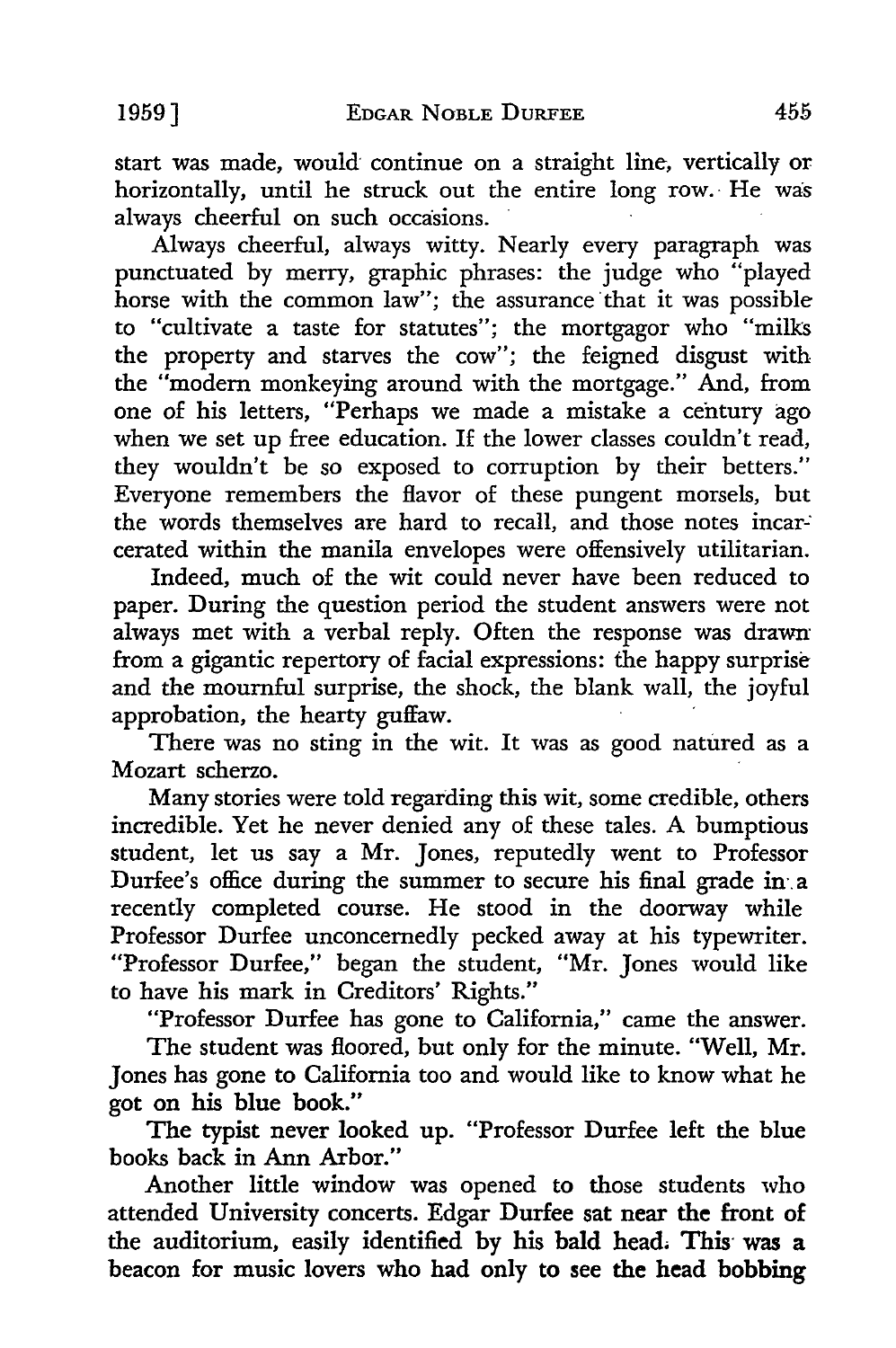forward and back, or side to side in time with the music, to know that all was well.

Out of fragmentary evidence of this sort the Durfee legend was created and grew among students. He had an enormous reputation for scholarship and wit. But there was far more than that. He represented what was the best among men, an inexhaustible, unplumbed reserve of greatness, and as such, a lifelong inspiration to many a student of the Michigan Law School.

Foremost among his qualities of greatness was the freshness with which he approached every fact, every problem, every object of beauty. He never used a cliche. He never bored his friends with the repetition of old stories. He was a good listener, not merely giving others their tum to talk, but hearing what they had to say.

This quality of good listening was a part of a broader quality of sensitivity. Edgar Durfee was a musical instrument as well as a first-rate performer. His strings caught and vibrated sympathetically with every nuance of emotion or thought that was in the atmosphere about him. To the last day of his life he continued "learning from eager youth." This, Whitehead declared, "is one of the most valuable things on earth."

But this hardly begins to tell the story. One must also consider the range of the man. He was at home with all people, all fields of learning, all aspects of beauty. He understood music in his marrow and enjoyed everything from the plain song to Shostakovich. He once wrote, "Maybe I have felt overwhelmed by the bulk of Haydn's work. How can one ever feel acquainted with a guy who has written 125 symphonies and 77 quartets?" But he also knew and understood what was going on in Wall Street. He could tell you the weight of a bushel of sand or the name of an obscure wild flower.

Beauty in its broadest sense encompasses all that is good. It includes the best of human traits, such as understanding, courage, humility, tolerance, humor, intelligence, kindliness, nobility. But it also includes much more-qualities, thoughts and emotions of an infinite range.

Edgar Durfee's life was a thing of beauty, giving joy to all who shared in it. Not the least among them were the hundreds of students who sat before him, learning law and of things· more precious than law from this great teacher.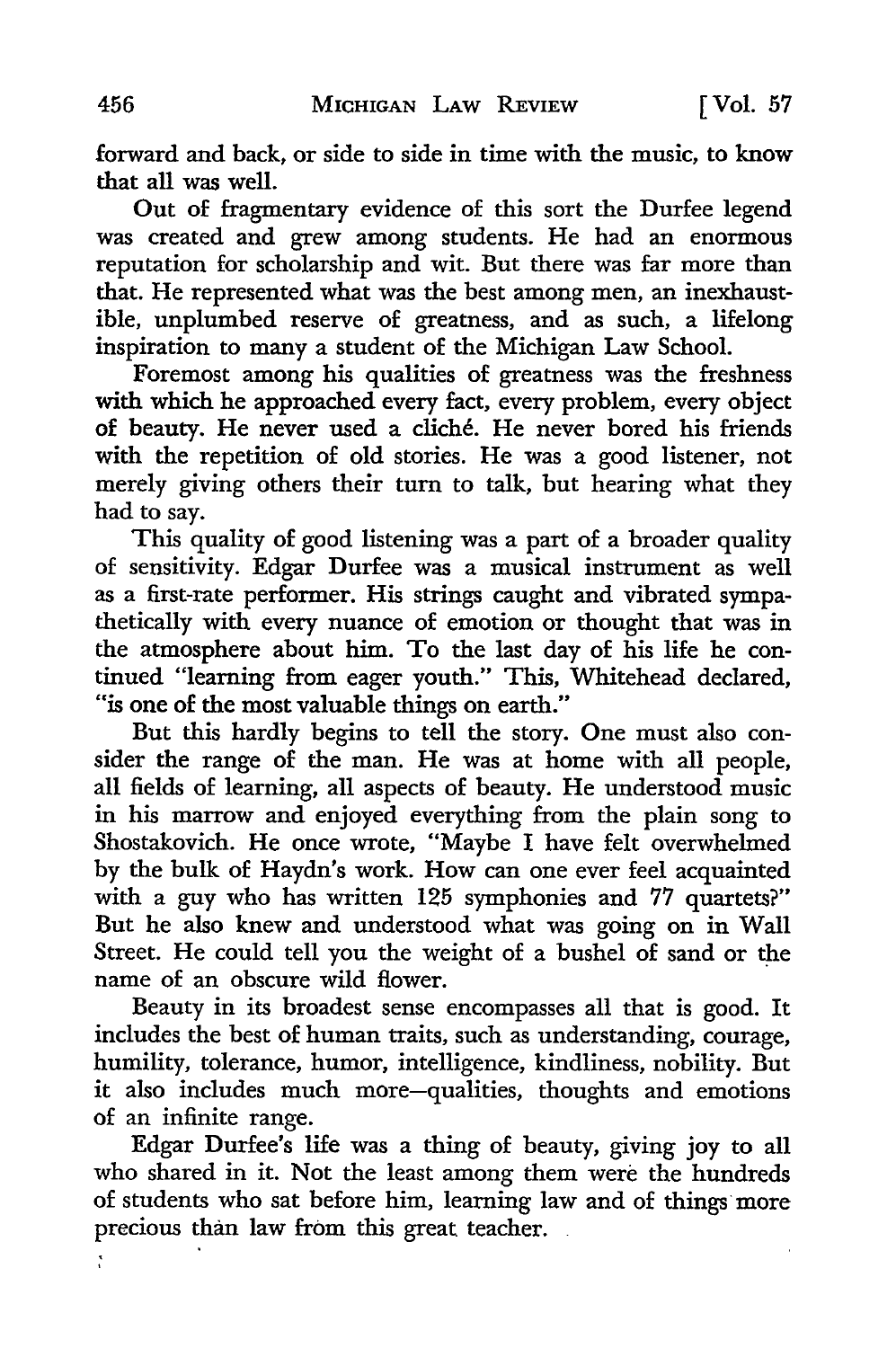## LEGAL WRITINGS OF EDGAR N. DURFEE

#### *Books*

### CASES ON MORTGAGES (1915).

- CASES ON EQUITY (1928).
- CASES ON EQUITY, mimeographed, 10 books (1935) (with John P. Dawson). Books VII-X revised in 1940; books I-VI revised in 1946.
- CASES ON CREDITORS RIGHTS, mimeographed (1935). Revised in 1936 and 1938.
- CASES ON CREDITORS RIGHTS, mimeographed (1941) (with Russell A. Smith). Revised in 1946, lithographed.
- CASES ON REMEDIES-RESTITUTION AT LAW AND IN EQUITY (1939) (with John P. Dawson).
- CASES ON SECURITY, vol. I, Property Security (1951); vol. II, Suretyship (1953). First published in 1934 in mimeographed form, with major revisions in 1938 and 1946.
- Co-REPORTER (with Maurice T. Van Hecke), RESTATEMENT OF TORTS, Chapter 48, Injunction (1939).

### *Articles and Law Notes*

"The Lien or Equitable Theory of the Mortgage-Some Generalizations," 10 MICH. L. REv. 587 (1912).

"The Lien Theory of the Mortgage-Two Crucial Problems," 11 MICH. L. REv. 495 (1913).

"Marshaling of Mortgaged Property in Favor of Subsequent Mortgagees," 14 MICH. L. REv. 53 (1915).

"Equity in *Rem,"* 14 MICH. L. REv. 219 (1916).

"Taking of Equitable Easements for Public Use," 14 MrcH. L. REV. 659 (1916). •

"The Mortgagee in Possession in New York and Michigan," 15 MICH. L. REv. 58 (1916).

"Recovery of Money Paid under Duress of Legal Proceedings in Michigan," 15 MICH. L. REv. 228 (1917).

"Joy-Riding, Simple and Compound," 16 MICH. L. REv. 260 (1918).

"The Statute of Uses and Active Trusts," 17 MICH. L. REv. 87 (1918).

"Termination of a Continuing Guaranty," 17 MICH. L. REv. 416 (1919).

"Effect at the Situs Rei, of a Decree Ordering Conveyance of Foreign Land," 18 MICH. L. REv. 142 (1919).

"The Legal Status of Abstract Books-Literary Property, Implied Contract of *Secrecy,* Unfair Trade," 18 MICH. L. REv. 415 (1920).

"Nebulous Injunctions," 19 MICH. L. REv. 83 (1920).

"Mutuality in Specific Performance," 20 MICH. L. REv. 289 (1922). "The Basis of Relief from Penalties and Forfeitures," 20 MICH. L. REv. 646 (1922).